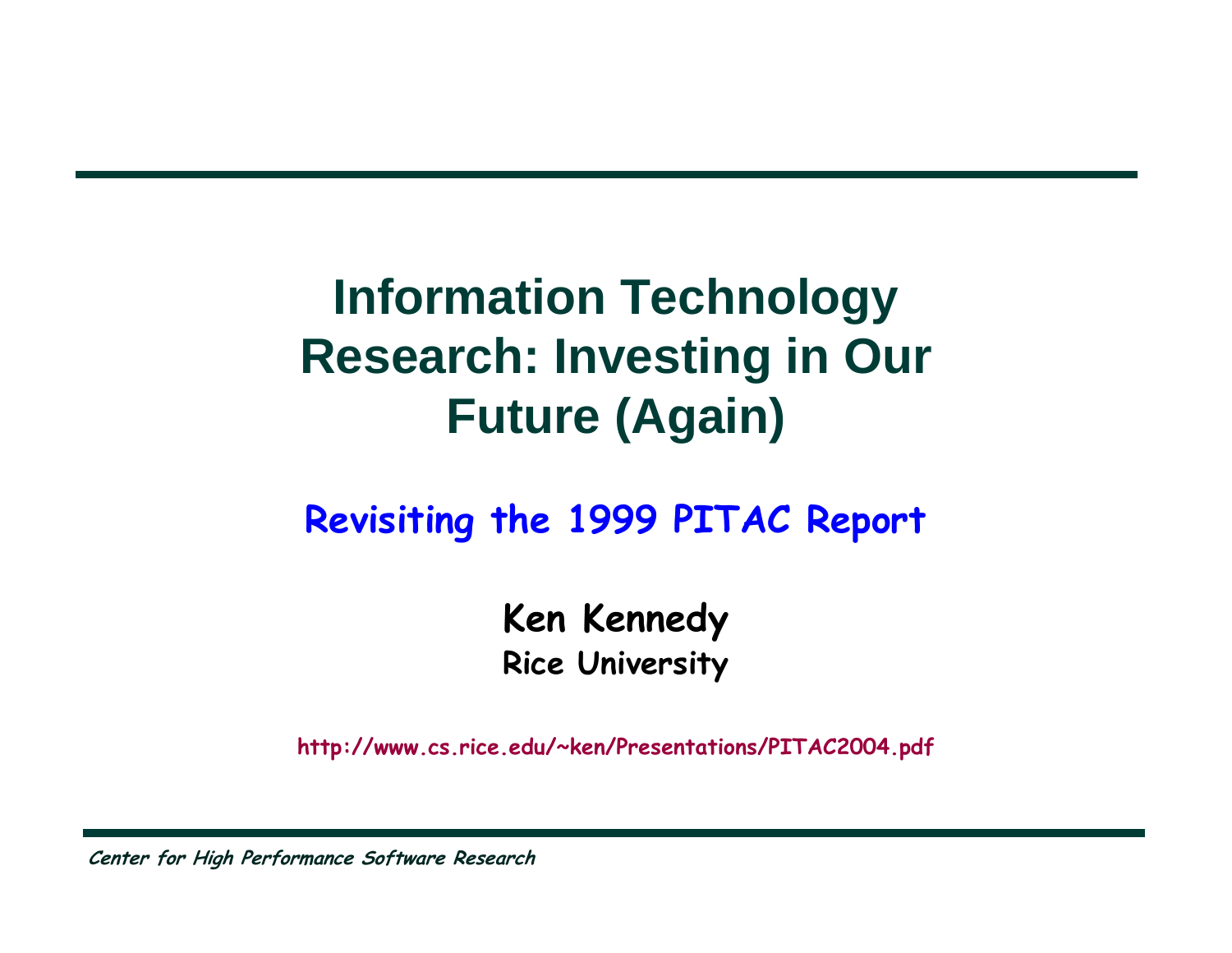#### **PITAC Charter**

- **The Committee shall provide an independent assessment of:**
	- —**Progress made in implementing the High-Performance Computing and Communications (HPCC) Progr am;**
	- —**Progress in designing and implementing the Nex t Generation Internet initiative;**
	- —**The need to revise the HPCC Program;**
	- —**Balance among components of the HPCC Program;**
	- —**Whether the research and development undertaken pursuant to the HPCC Program is helping to maintain United States leadership in advanced computing and communications technologies and their applications;**
	- —**Other issues as specified by the Director of the Office of Science and Technology.**
		- **Review of the entire IT investment strategy — is it meeting the nation's nee ds**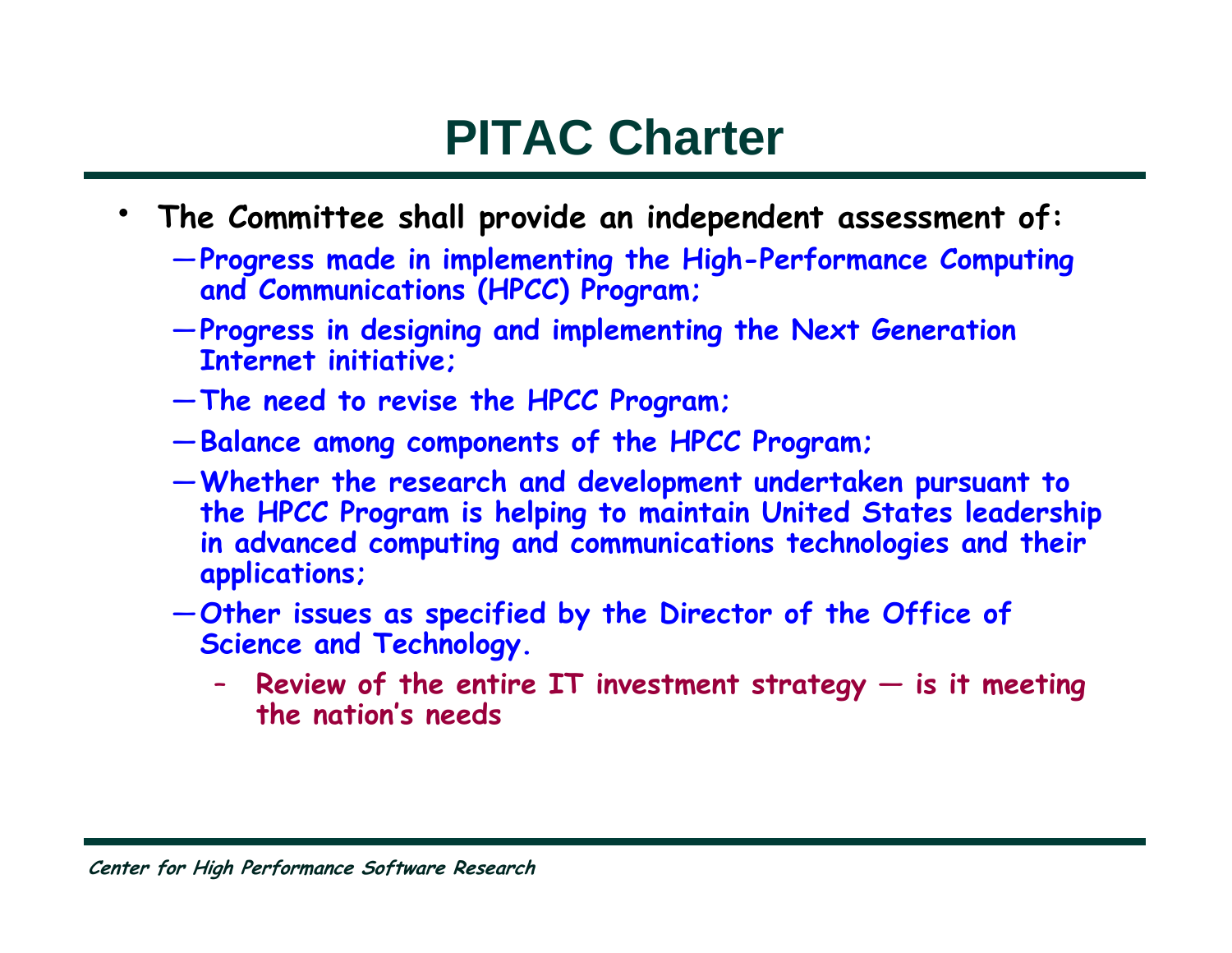## **PITAC Membership 97-99**

- **Co-Chairs:**
	- **Bill Joy, Sun Microsystems**
- • **Members:**
	- **Eric Benhamou, 3Com**
	- **Ching-chih Chen, Simmo n s**
	- **Steve Dorfman, Hughes**
	- **Bob Ewald, SGI**
	- **Sherri Fuller, U of Washing ton**
	- **Susan Graham, UC Berkeley**
	- **Danny Hillis, Disney, Inc**
	- **John Miller, M ontana State**
	- **Raj Reddy, Carnegie Mellon**
	- **Larry Smarr, UIUC**
	- **Les Vadasz, Intel**
	- **Steve Wallach, Centerpoint**
- **— Ken Kennedy, Rice**
- **— Vinton Cerf, MCI**
- **— David Coo p e r, LLNL**
- **— D a vid Dorman, AT&T**
- **— David Farber, Penn**
- **—Hector Garcia-Moli na, Stanford**
- **— Jim Gray, Microso f t**
- **— Robert Kahn, CNRI**
- **— David Nagel, AT&T**
- **— Ted Shortliffe, Columbia**
- **— Joe Tho m pson, Miss. State**
- **— Andy Viterbi, Qualcom m**
- **— Irving Wladawsky-Berger, IBM**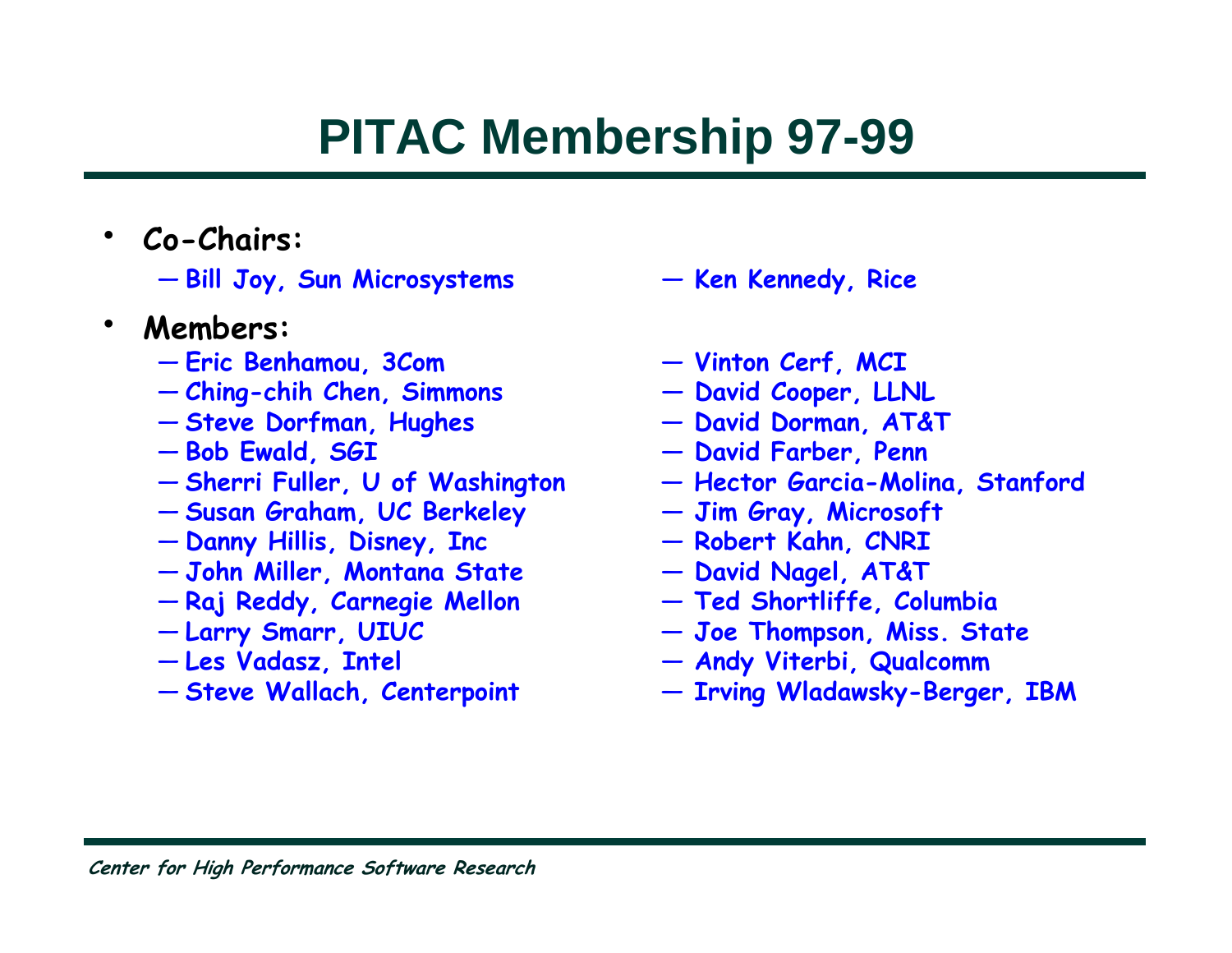### **Methodology**

- • **Evaluation of Federal Research Investment Portfolio**
	- —**Plans reviewed for each of the major areas:**
		- **High End Computing and Computation**
		- **Large Scale Networking**
		- **Human Centered Computer Systems**
		- **High Confidence Systems**
		- $\rightarrow$ **Education, Training, and Human Resources**
- • **Review of Balance in Federal Research Portfolio**
	- —**Fundamental versus Applied**
		- –**Based on our own definition of these terms**
	- —**High-Risk versus Low-Risk**
	- —**Long-Term versus Short-Term**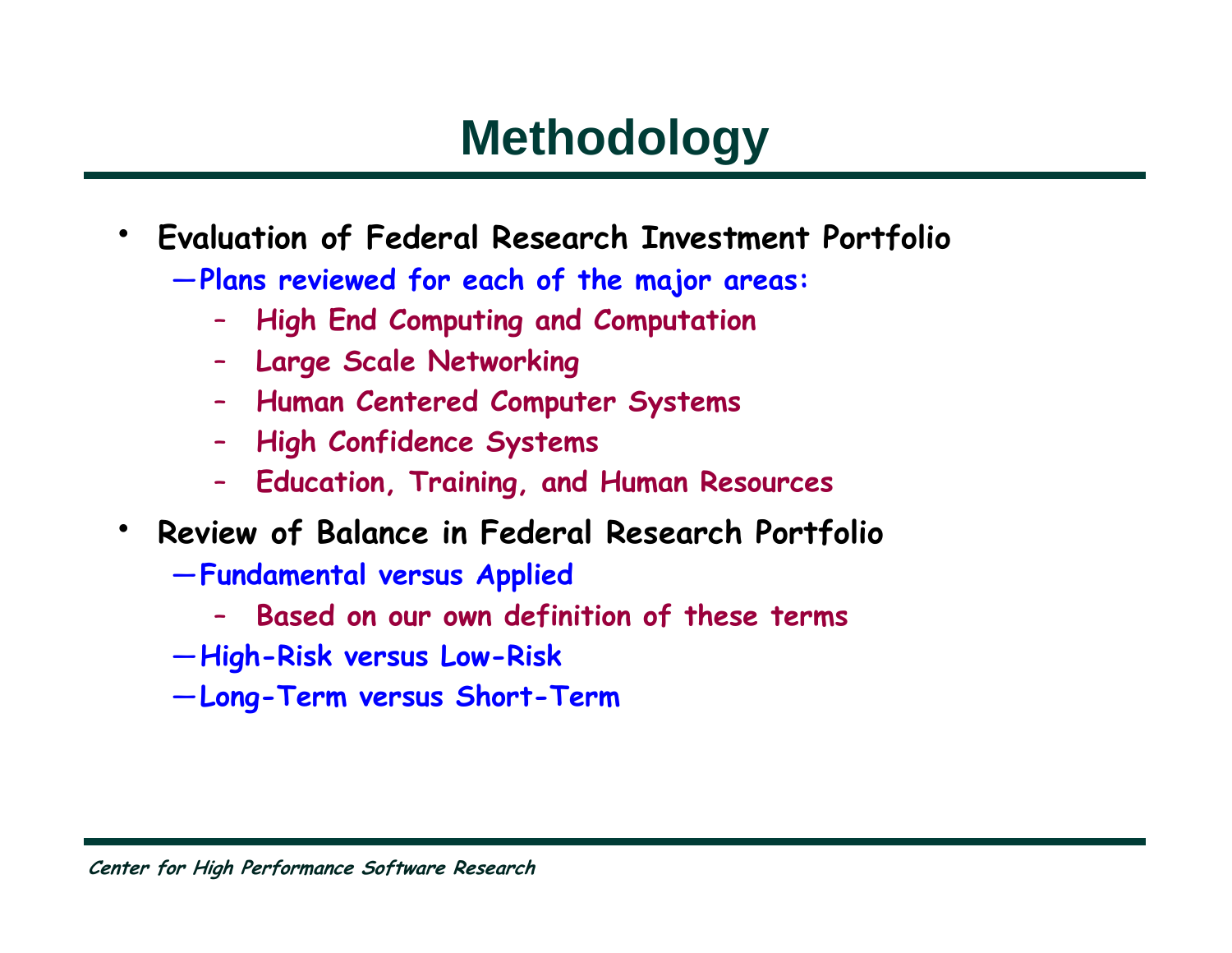# **Principal Finding**

- • **Drift Away from Long-Term Fundamental Research**
	- —**Agencies pressed by the growth of IT needs**
		- **IT R&D budgets have grown steadily but not dramatically**
		- – **IT industry has accounted for over 30 percent of the real GDP gro wth o ver the past five years, but gets only 1 out of 75 Federal R&D dollars**
		- **Problems solved by IT are critical to the nation—engineering design, health and medicine, defense**
	- —**Most IT R&D agencies are mission-oriented**
		- **Natural and correct to favor the short-term nee ds of the mission**
- • **This Trend Must Be Reversed**
	- —**Continue the flow of ideas to fuel the information economy and society**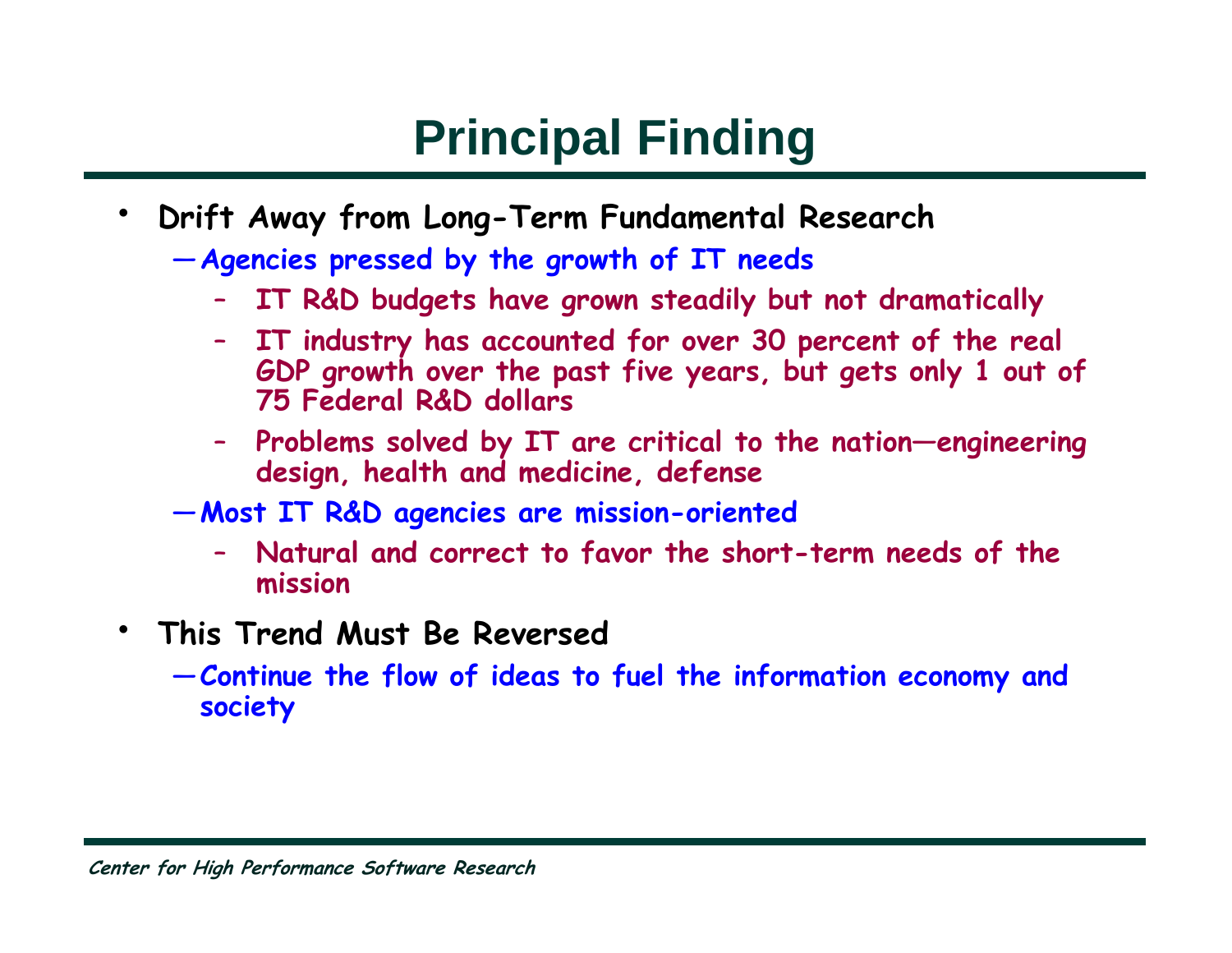### **Remedy**

- • **Increase the Federal IT R&D Investment by 1.4 billion dollars per year**
	- —**Ramp up over five years**
	- —**Focus on increasing fundamental research**
- • **Invest in Key Areas Needing Attention**
	- —**Softw are**
	- —**Scalable Information Infrastructure**
	- —**High-End Computing**
	- —**Social, Economic, and Workforce Issues**
- • **Develop a Coherent Management Strategy**
	- —**Establish clear organizational responsibilities**
	- —**Diversify modes of support**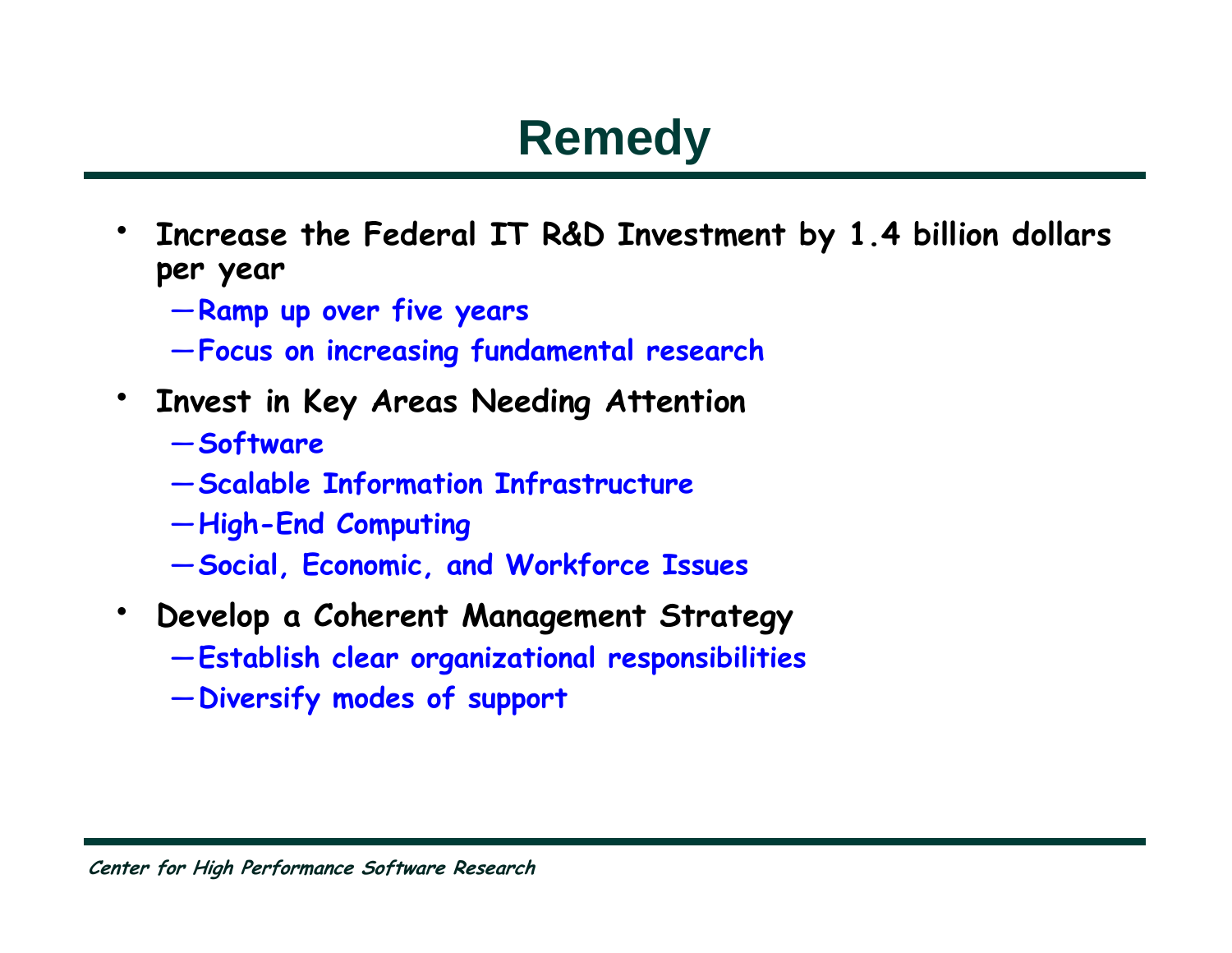# **High-End Computing**

- • **Findings:**
	- —**High-end computing is essential for science and engineering research**
	- —**High-end computing is an enabling element of t he United States national security program**
	- —**New applications of high-end computing are ripe for exploration**
	- —**Suppliers of high-end systems suffer from difficult market pressures**
		- –**High-end market not large**
	- —**Innovations are required in high-end systems and applicationdevelopment software, algorithms, programming methods, component technologies, and computer architecture**
		- –**Scalable parallel architectures not ideal for every application**
	- —**High-end computing capability for the civilian science and engineering community is falling dangerously behind the state of the art**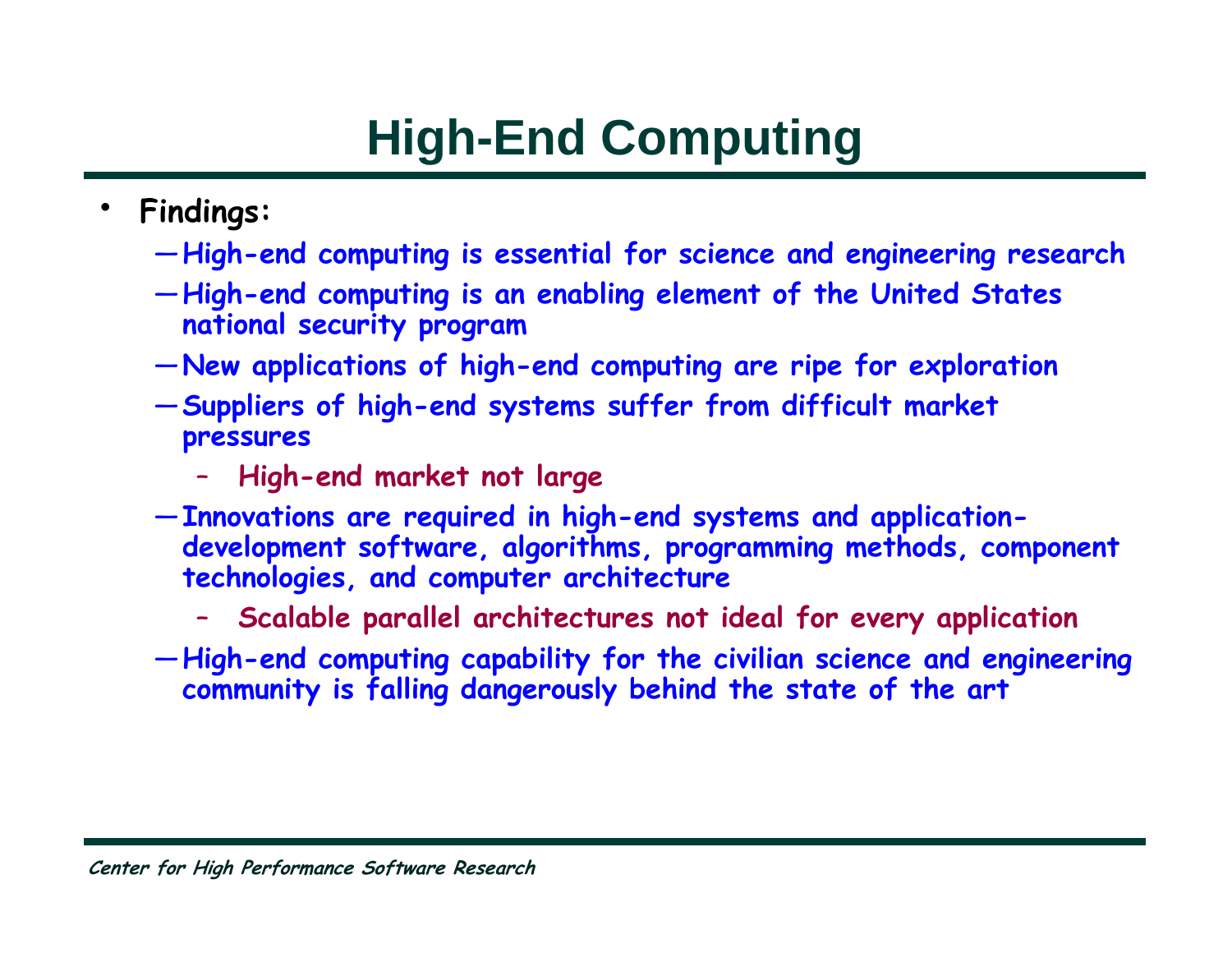### **High-End Recommendations**

- • **Research:**
	- —**Fund research into innovative computing technologies and architectures**
	- —**Fund R&D on software for improving the performance of high-end computing**
	- —**Drive high-end computing research by trying to attain a sustained petaops/petaflops on real applications by 2010 through a balance of hardware and software strategies**
- **Facilities**
	- —**Fund the acquisition of the most powerful high-end computing systems to support science and engineering research**
- • **Management**
	- —**Expand the NSTC CIC High End Computing and Computation (HECC) Working Group's coordination process to include all major elements of the government's investment in high-end computing**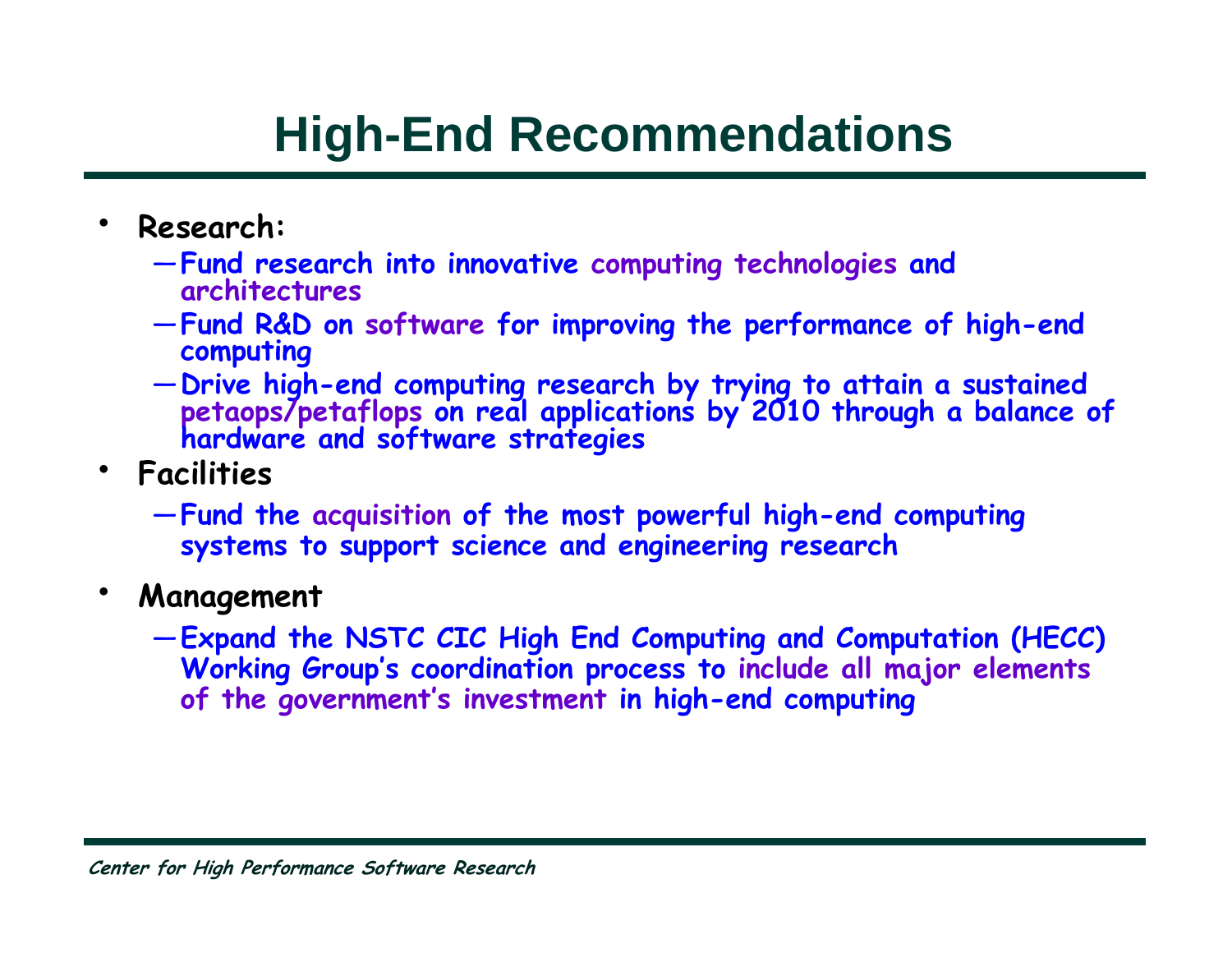#### **Management Recommendations**

- • **Program Leadership and Oversight**
	- —**Strongly encourage NSF to assume a leadership role in basic information technology research. Provide NSF the necessary resources to play this role**
	- —**Designate a Senior Policy Official for Information Technology R&D**
	- —**Establish a senior-level policy and coordination committee to provide strategic planning and management**
	- —**Extend the HPCC program coordination model to major Federal information technology R&D activities**
	- —**Establish an annual review of research objectives and funding modes**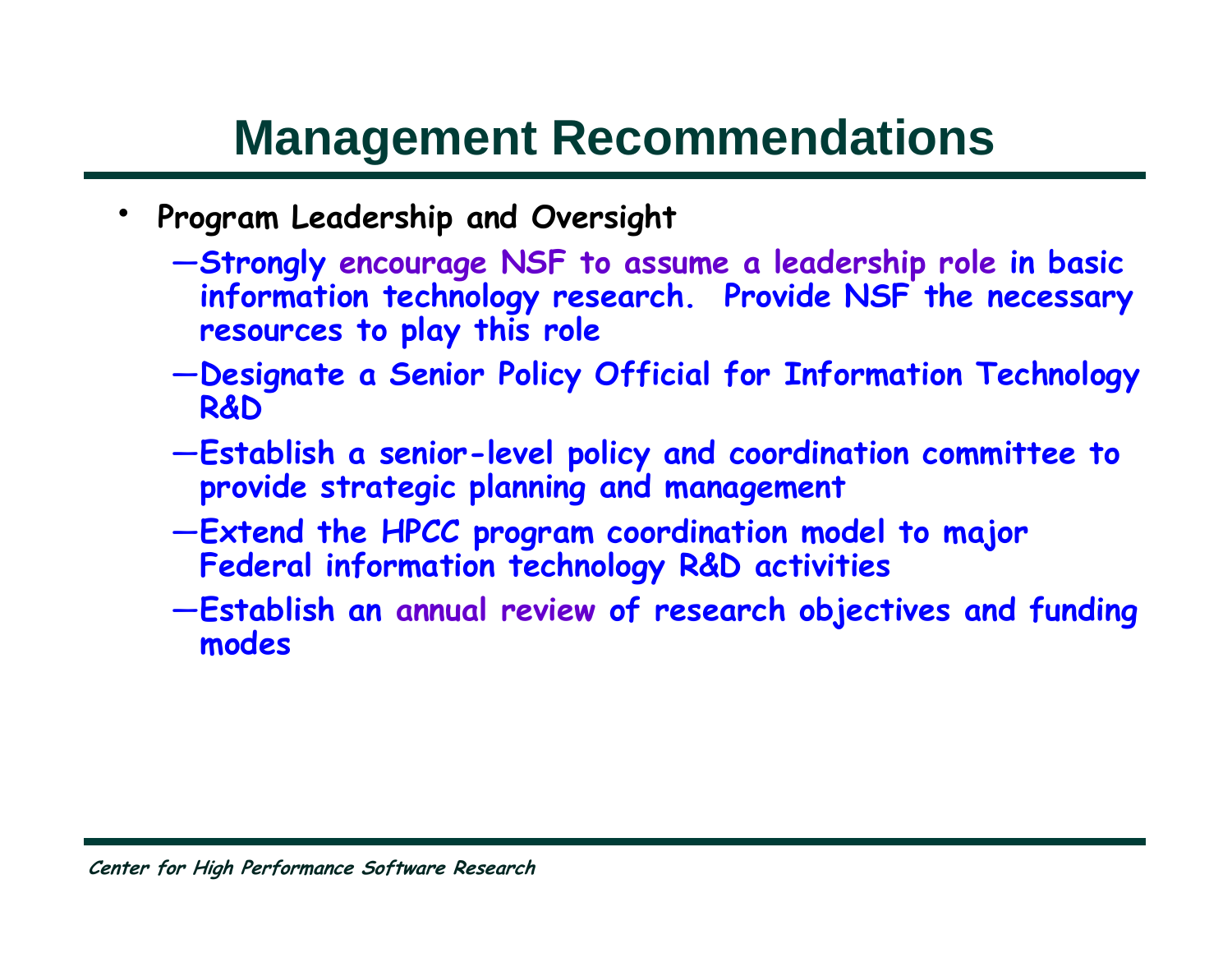#### **Management Recommendations**

- • **Modes of Funding**
	- —**Diversify the modes of research support to include more projects of broader scope and longer duration, placing a renewed emphasis on research carried out in teams**
	- —**Fund collaborations with applications to drive information technology research, but take measures to ensure that research remains a primary goal**
		- – **It should be OK for collaborations to produce CS research that does not directly affect the collaborating applications**
	- —**Fund centers for Expeditions into the 21st Century**
	- —**Establish a program of Enabling Technology Centers**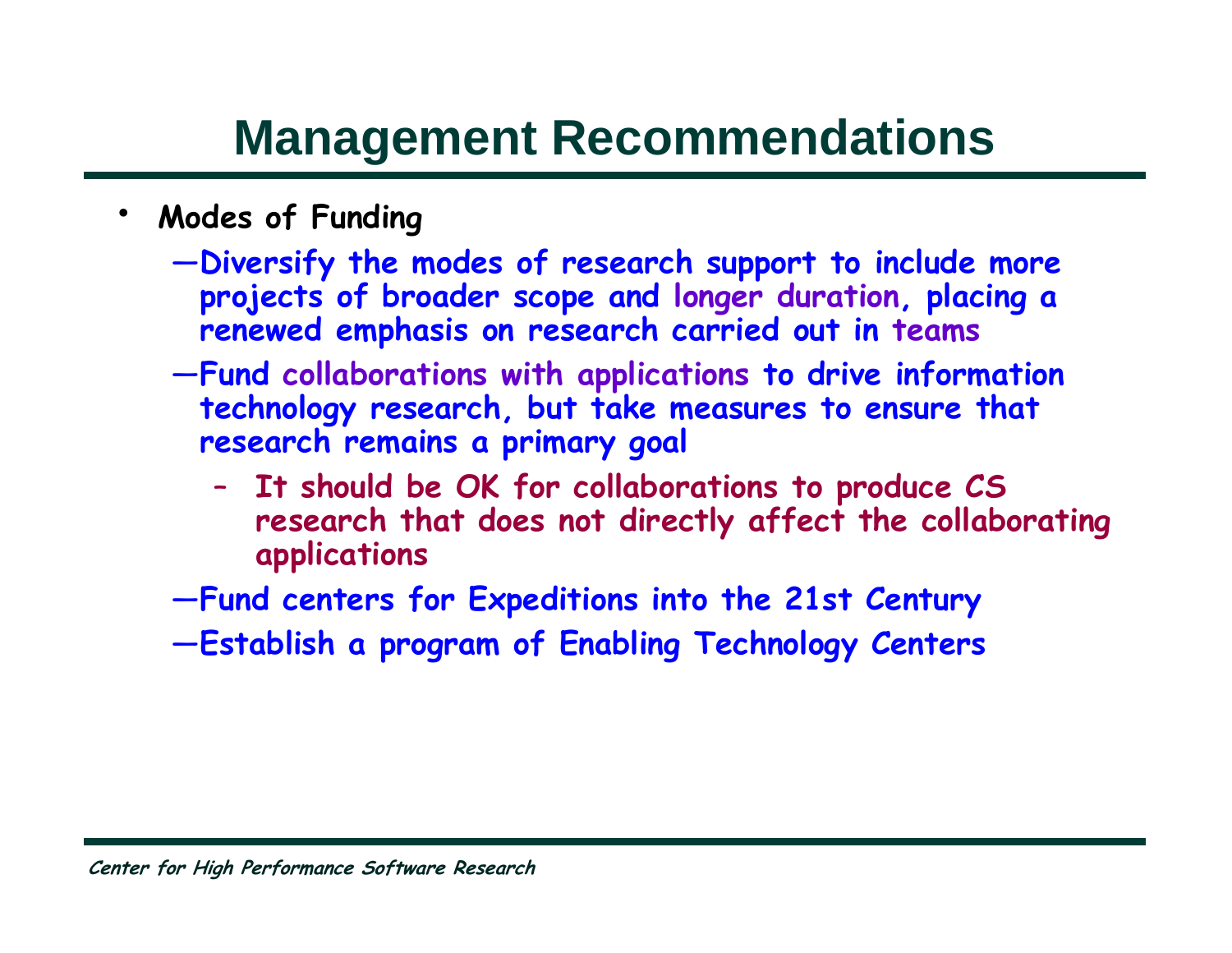#### **Funding Recommendations**

 $\bullet$  **Increase current funding for IT R&D as follows over the fiscal years 2000-2004**

| <b>Fiscal Year</b>   | 2000 | 2001 | 2002 | 2003 | 2004 |
|----------------------|------|------|------|------|------|
| Software             | 112  | 268  | 376  | 472  | 540  |
| Scalable II          | 60   | 120  | 180  | 240  | 300  |
| <b>High End</b>      | 180  | 205  | 240  | 270  | 300  |
| <b>HE Facilities</b> | 90   | 100  | 110  | 120  | 130  |
| <b>SEW</b>           | 30   | 40   | 70   | 90   | 100  |
| Total                | 472  | 733  | 996  | 1202 | 1370 |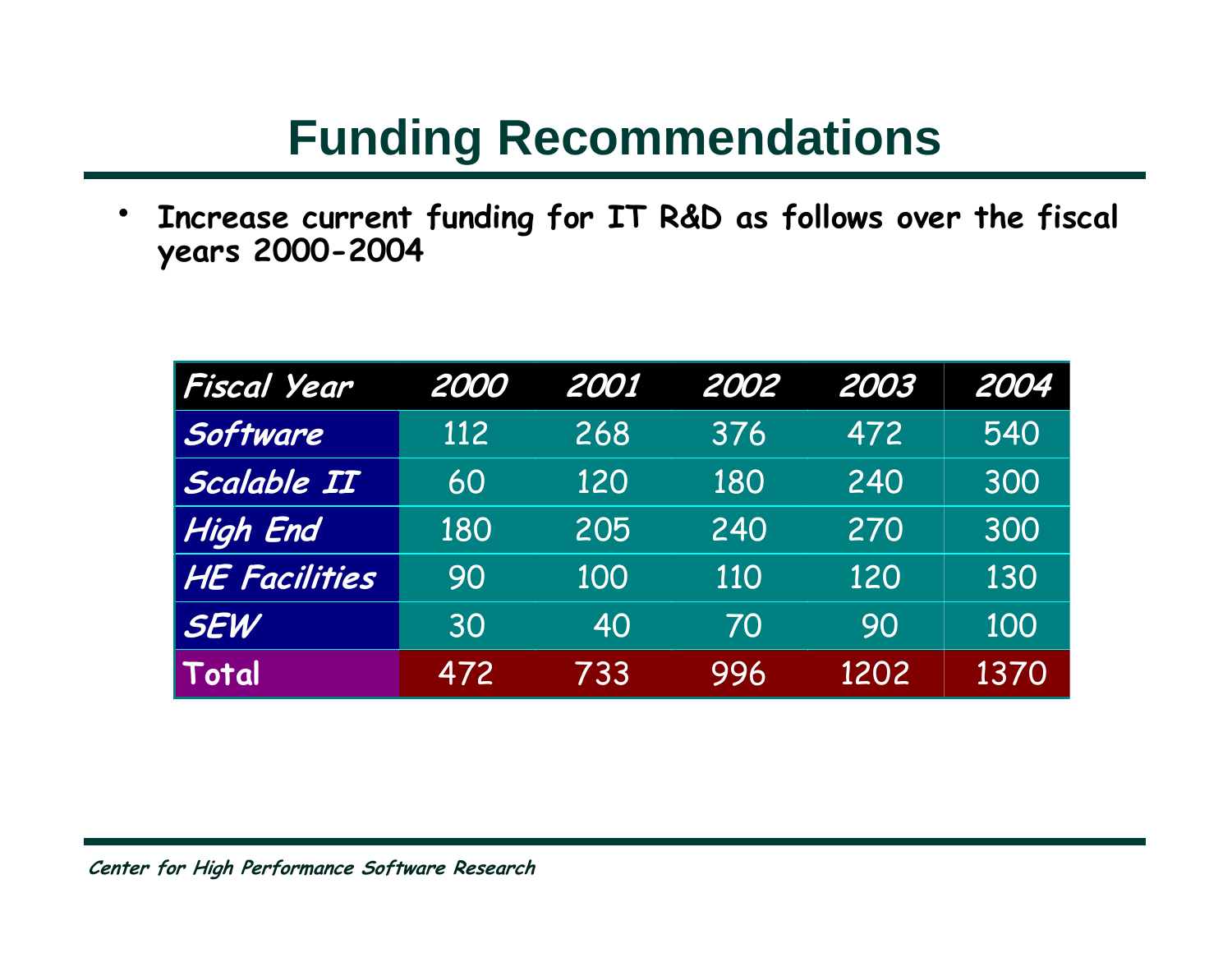#### **Report Card: Positives**

- • **Changed Attitudes**
	- —**Agencies came to understand the value of long-term research**
	- —**NSF initiated programs of 3-5 years**
- •**Added Funding and Programs**

—**NSF**

- **ITR and TeraGrid**
- —**DARPA HPCS**
	- **Most exciting new program in architecture in years**
	- **Empha sis on pro ductivity**
	- –**Company based**
- —**NIH**
	- – **Not clear whether new funding arrived but new programs in Bioinformatics have begun to appear**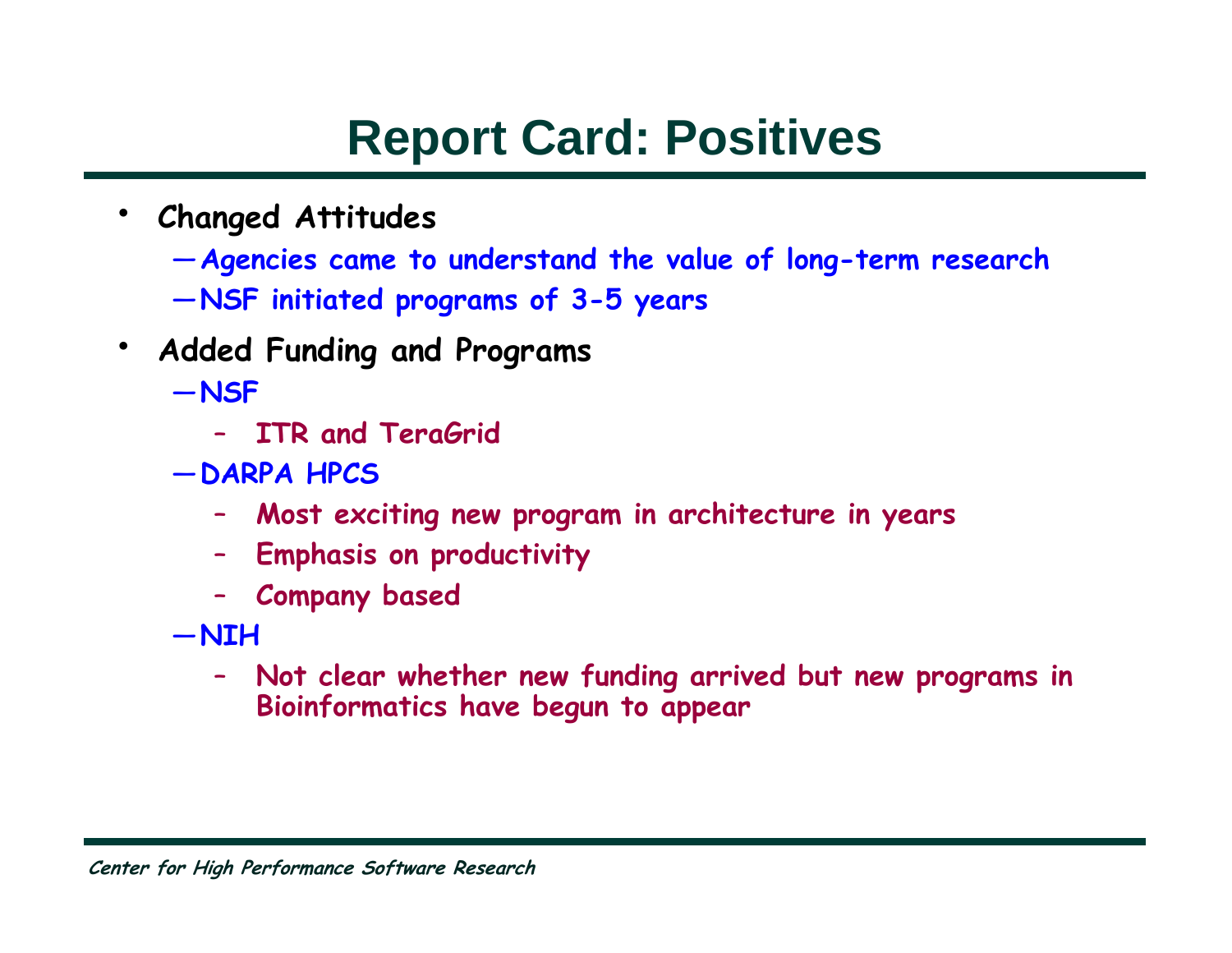#### **PITAC vs NITRD**



**Center for High Performance Software Research**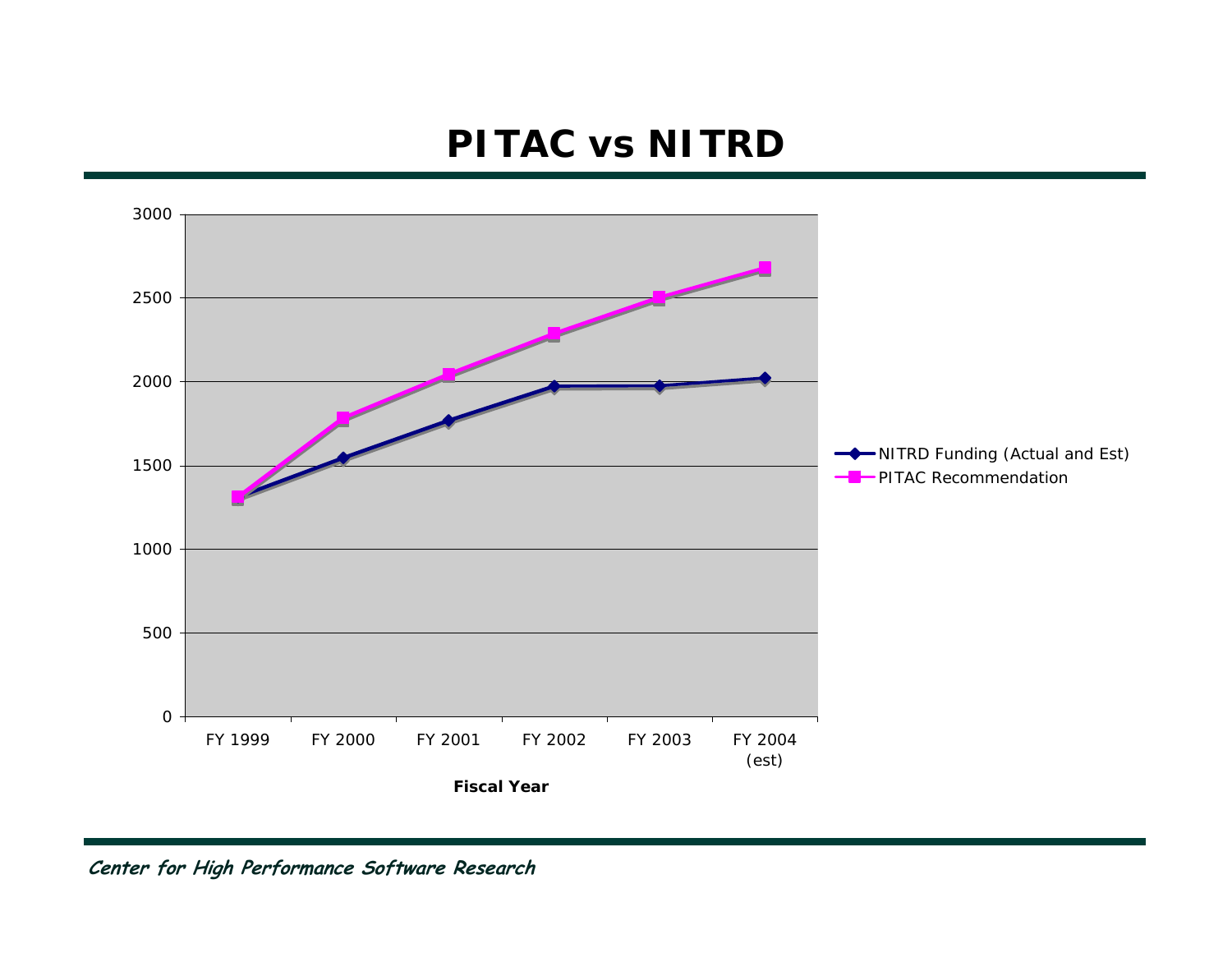## **Concern: Program Design**

- **NSF:**
	- —**ITR: Single big program**
	- —**End of PACIs**
	- —**Some funding redirected to science directorates**
- • **DARPA**
	- —**Not clear whether PITAC resulted in additional funds**
		- – **High end scientific computing dropped in spite of DOD Modernization need**
	- —**High Productivity Computing Systems**
		- – **Focus on vendor projects may not have desired effect on software**
- • **Other agencies**
	- —**Unclear if any money arrived**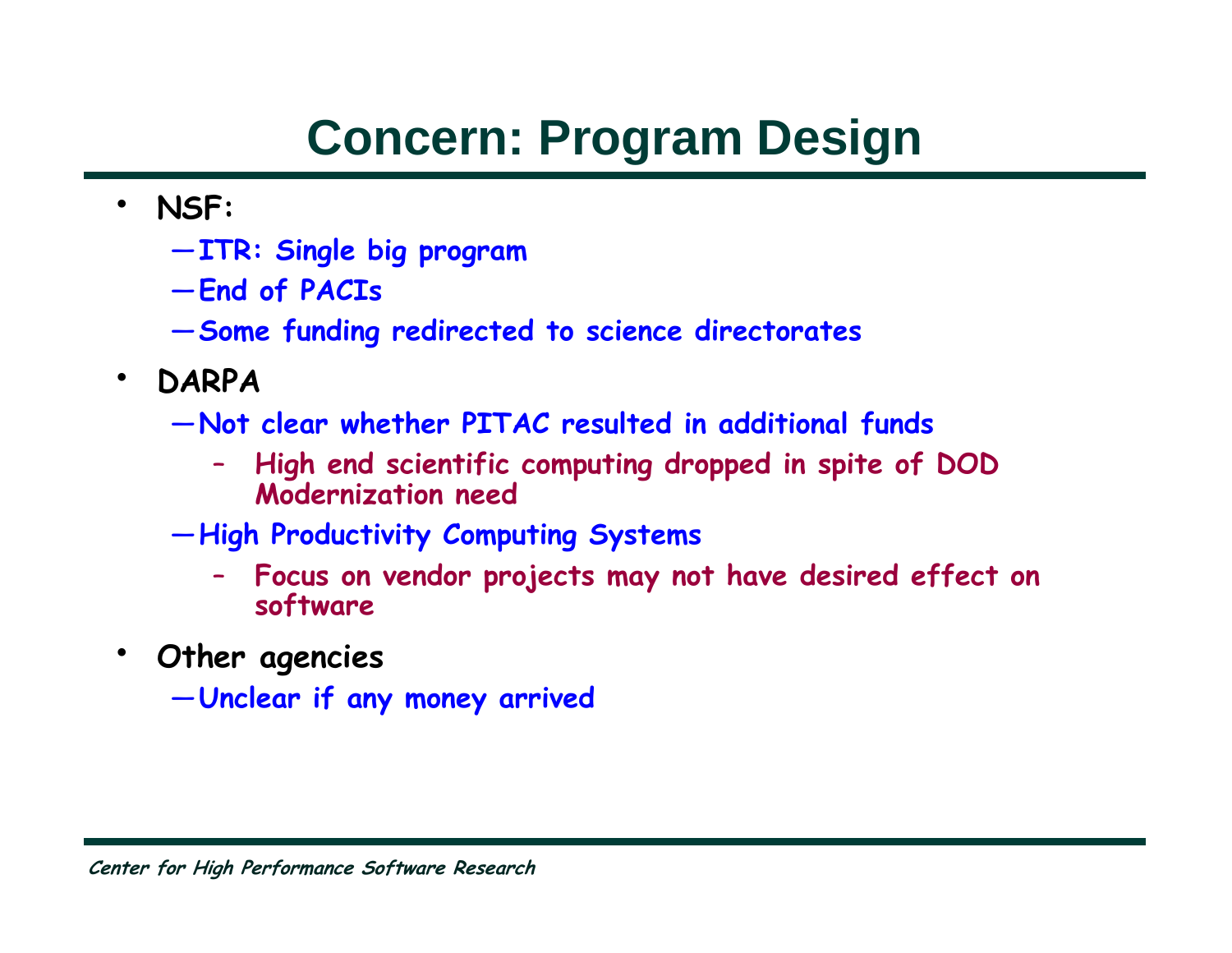#### **NITRD Funding FY 00 - 05 By Agency**



#### **Center for High Performance Software Research**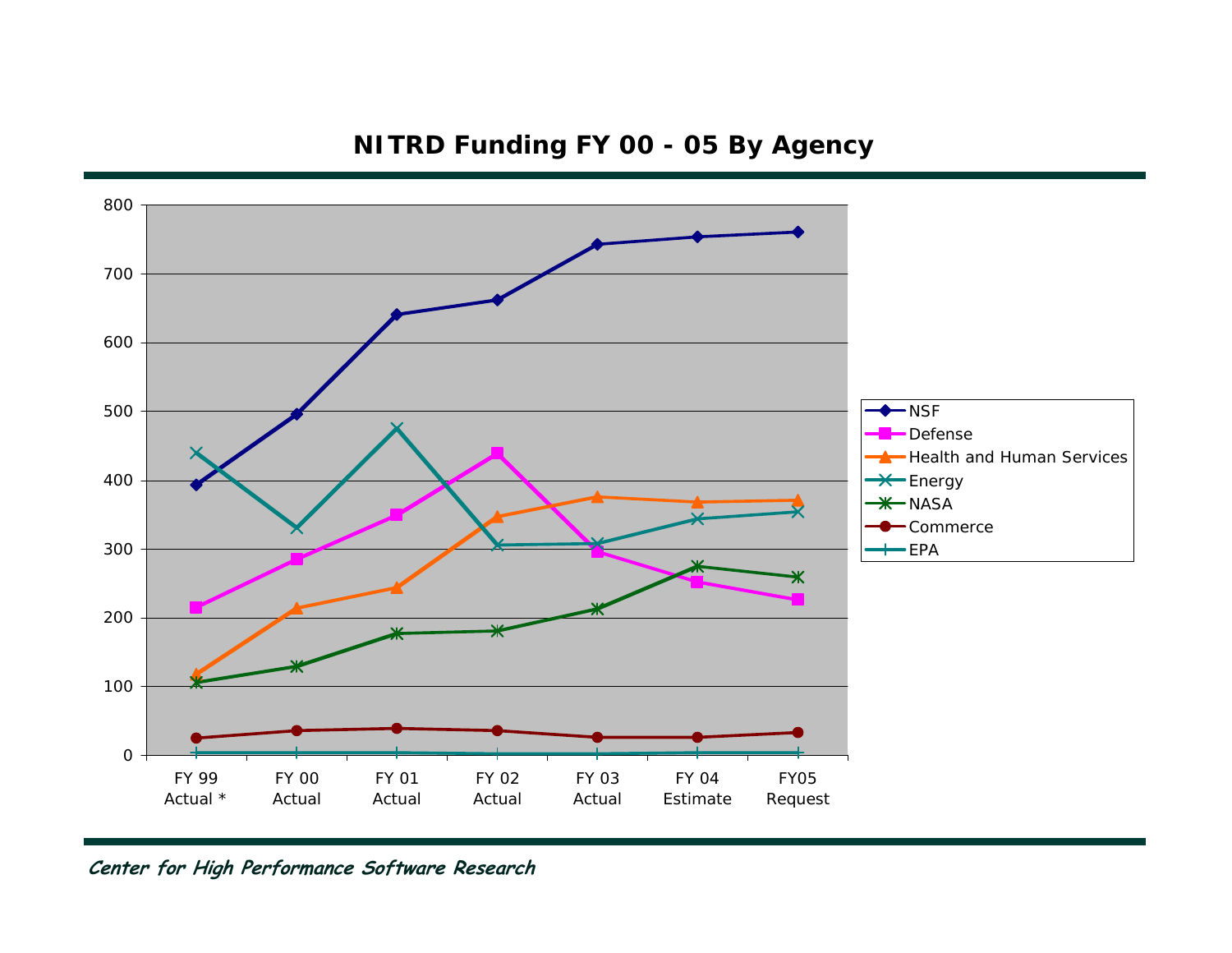#### **Concerns: NSF**

- **Is the Centers Program being handled properly?**
	- —**Is the current distributed approach going to provide the services scientists need?**
	- —**Why has the budget been flat?**
		- **Cannibalization of software for hardware and distributed center operations**
- • **What about software?**
	- —**PACIs eliminated**
		- **After the y developed a goo d model for collaborative research on CS+application**
	- —**Is there a corresponding increase in the research program?**
- **Is the Grid middleware initiative succeeding?**

—**Globus is there, but there are many problems**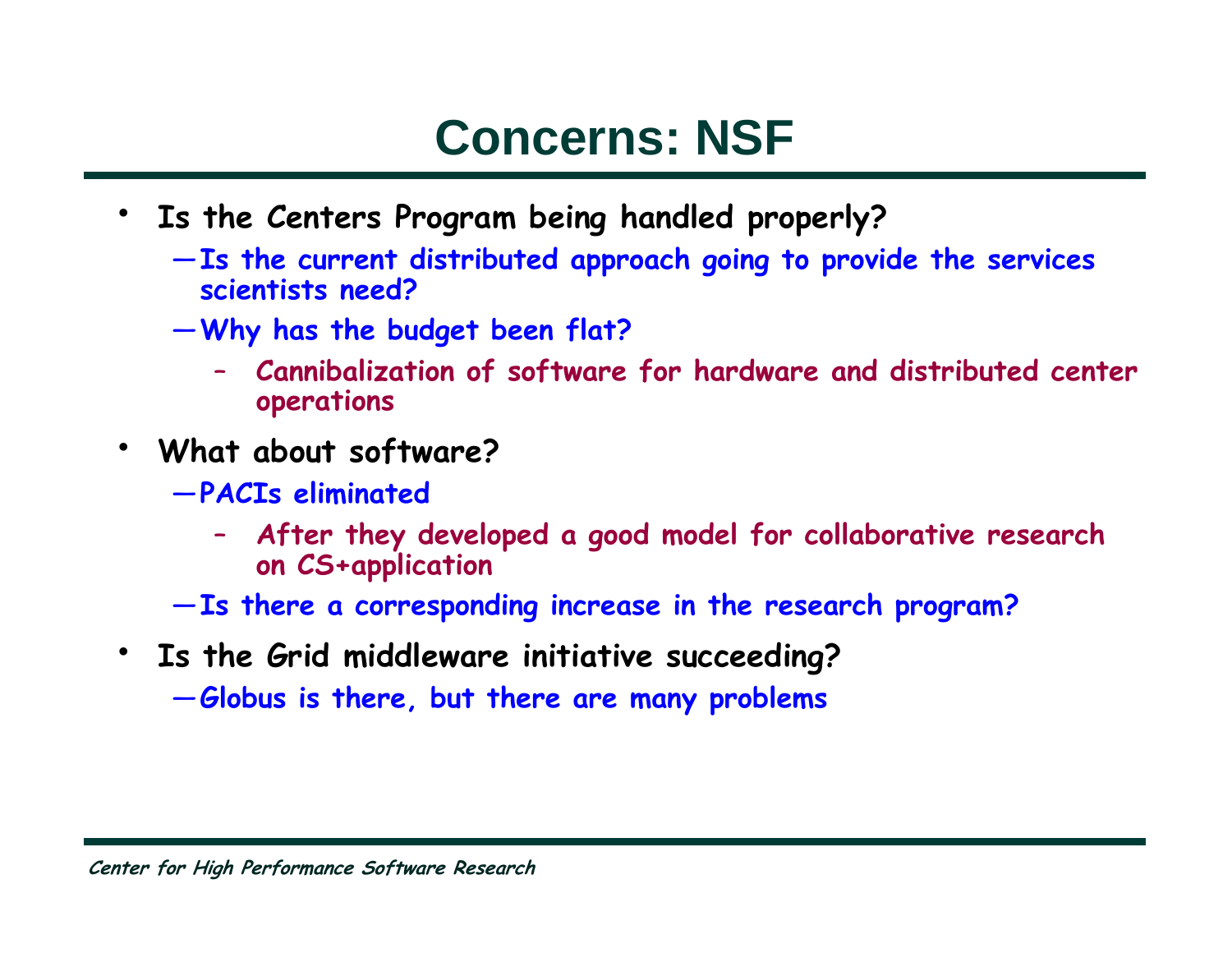#### **Report Card: More Concerns**

- • **DARPA HPCS**
	- —**Great program but software funding model is problematic**
		- – **Some software should be the responsibility of independent projects cutting across hardware vendors**
			- **The latter is essential because application development software must work well on all platforms!**
			- **Not enough money in ST-HEC to have the desired result**
- • **NIH**
	- —**The programs are only now getting int o gear**
	- —**Some programs, like the National Centers for Biomedical Computation (NCBC) are focused on development**
		- –**Managers want deliverable artifacts, not research**
	- —**Many good intentions, but money comes through institutes**
		- **They must be convinced to invest in research**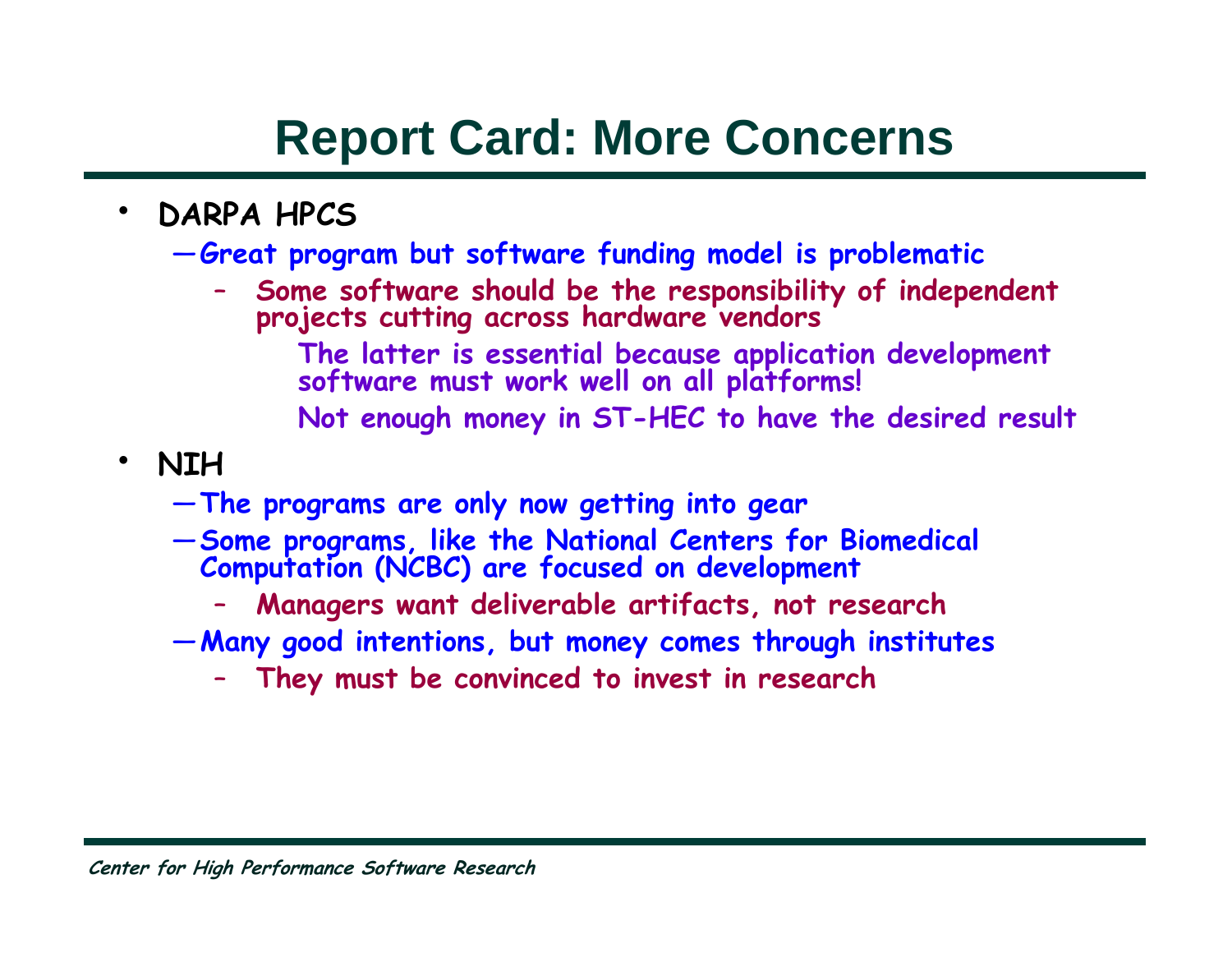#### **Report Card: More Concerns**

- • **DOE Office of Science**
	- —**Focus on applications and facilities**
	- —**Software research is fairly short-term**
- **DOE NNSA (Stockpile Stewardship)**
	- —**Not part of original PITAC scope**
	- —**Saved HPC research during a lean period**
		- – **Kept many universities focused on HPC research through center-style and team funding programs**
	- —**Today: Budget pressure driving out long-term research**